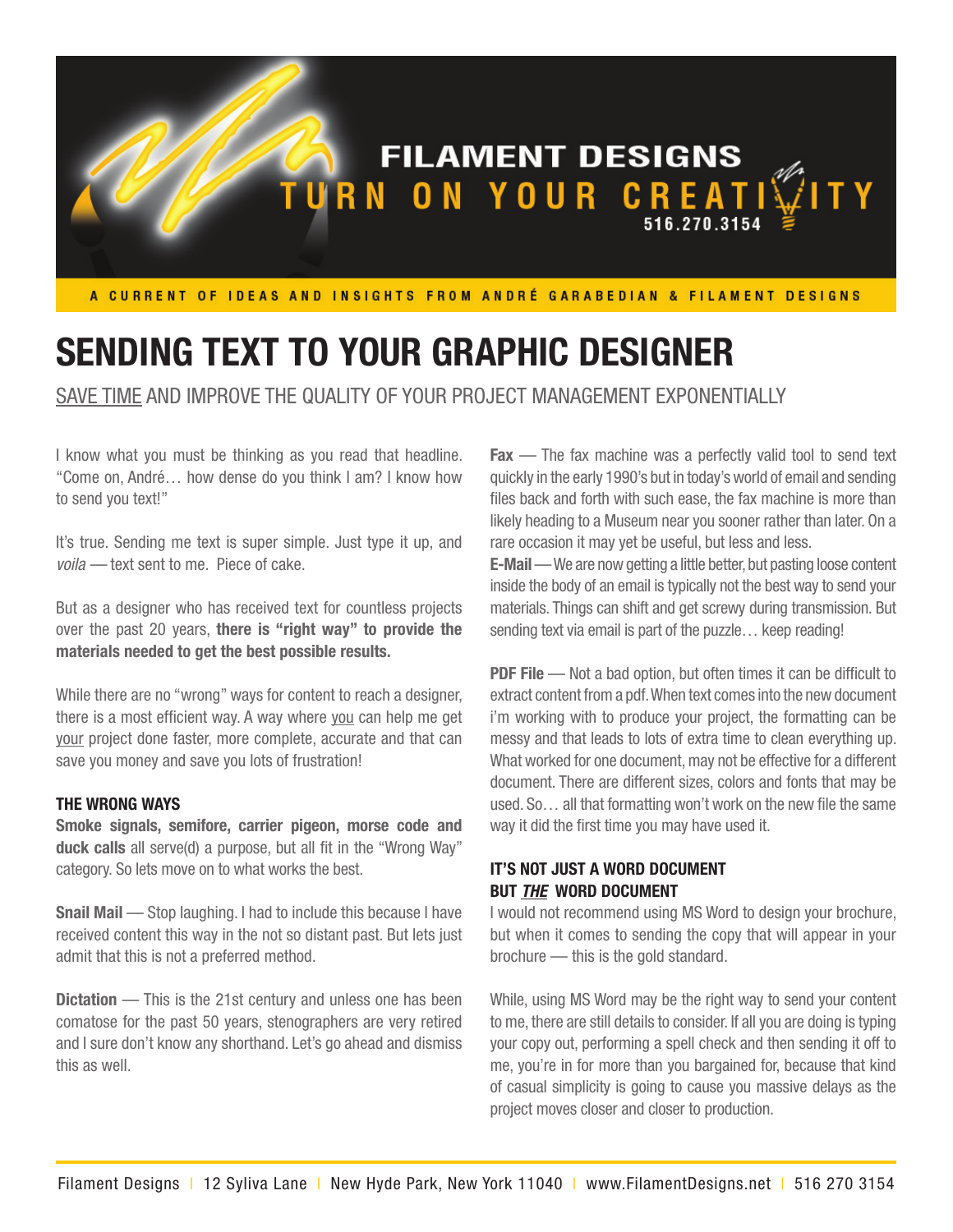

## **WHAT REALLY HAPPENS WITH YOUR TEXT**

When you send in your text, and call it 'final' I am left with the impression that you have carefully edited the content with your business partners or staff. I am further assuming it has all the punctuation required, the language is correct. It is communicating to prospective customers precisely what you want to say when it is printed.

You take the time to choose a font, bold headlines and select specific colors. If all of that helps you sobeit, but when I take your copy and paste it into my InDesign file, all of your formatting disappears. The bolds, italics, colors, fonts — it all comes into my file as black Times Roman 12 point type.

Based on the approved design we have initially created together, I will change the font, update the leading and positioning of the text within the page. From this point, I go back to your word file and look for the bolds, and italics you put into your document and bring them back into the InDesign file. I select colors as prescribed by the design, and when completed, I send through the primary draft with all of your 'live" copy in place.

#### **THE 'RED' PEN**

Sounds pretty simple, right? You now have your 'final' copy in position, in the right font based on the design and everything is just as you…

"…Oh wait… I don't like the way that sentence reads. Let me print this out." You reach for your red pen to make some changes.

"Hmmmm, I think if I re-word this sentence… oh darn... now the rest of the paragraph doesn't make sense."

"OK, that's better. Glad I was able to re-write that paragraph, but now, gee… I'm not keen on that headline. I think I have to think about re-writning that."

Sounds all to familiar. Before you know it, you have made changes to the 3 headlines, 2 sub-headlines and made substantial changes to two-thirds of the text in your brochure. So, you send me an email with a new Word document.

**"…it will be easier if you just use this new file because I made lots of changes…"**

# TAKE A MOMENT NOW AND READ THE LAST SECTION ABOUT WHAT REALLY HAPPENS WITH THE TEXT YOU SEND TO ME!

Depending on the project, the changes you made after I sent you the first draft just cost us as much as 2, 3, 4 hours or more. All of the formatting that was done originally is now gone. It has to all be done from scratch.

#### **I think we can agree that this is not the optimal use of time.**

I have had projects that began as simple as one-sided posters or 100 word eblasts go through as many as 17 or 18 sets of revisions. Indecision can often be the culprit. Consulting too many people — all of who have their own ideas. This leads to a clients frustration, as well as great difficulty for me to effectively and efficiently do my job. And a project that could have — **should have** — been completed in a day or two, now bleeds into a week or more. The client has incurred additional cost for the additional time spent, and lost his/her own sanity in the process. That's NOT a good day at the office!

## **STREAMLINING THE PROCESS**

I DO NOT wear a cape. I DO NOT have a magic wand. The computer is an effective tool that helps speed up the process, however, **it is just a tool.** Formatting your copy — be it 6 pages or 60 pages — is not as simple as copy/paste. But it can be done with less of the back and forth copy changes that cause delays and ALL OF THAT BEGINS WITH YOU!